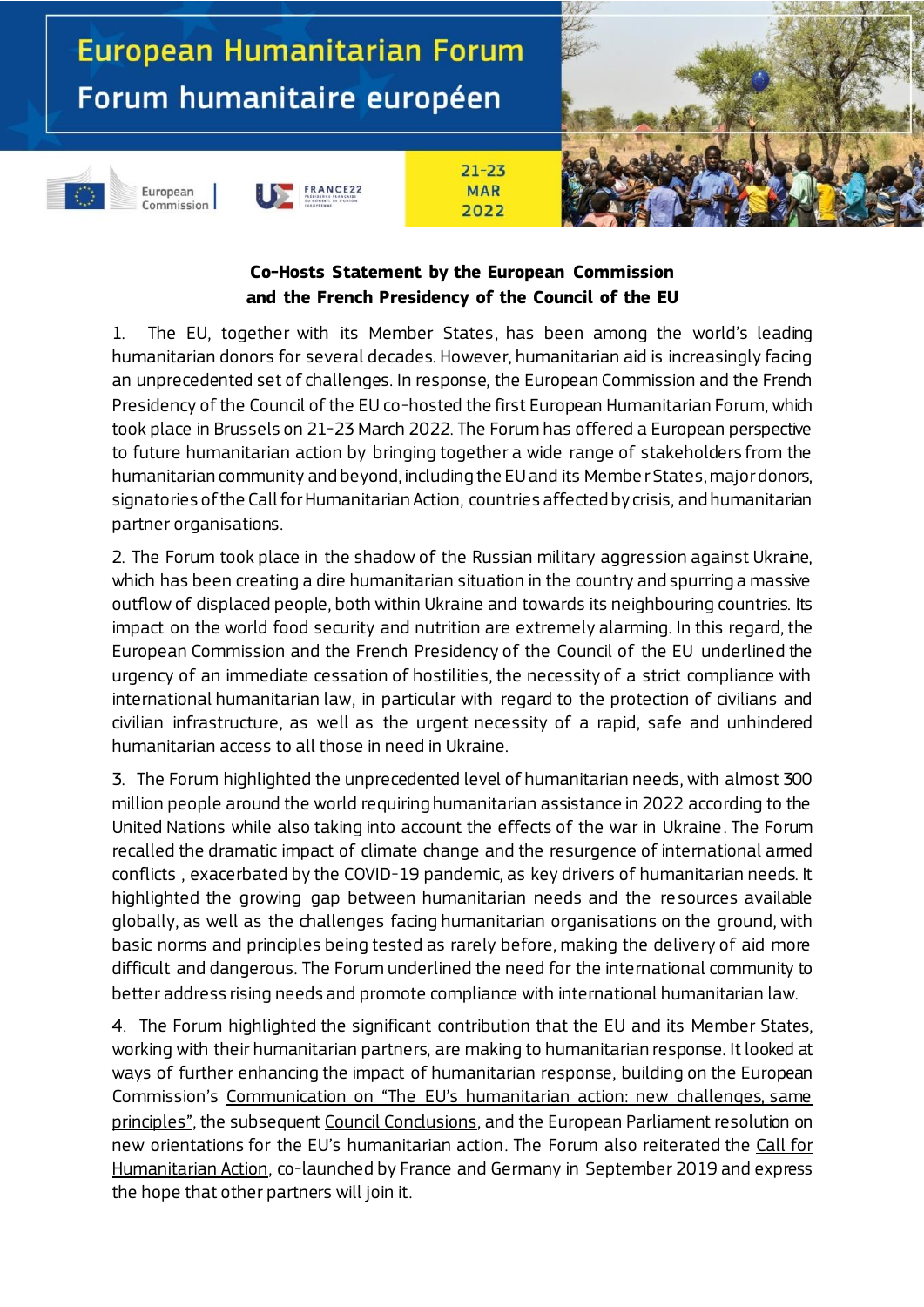#### *Humanitarian space under threat – securing a better enabling environment for humanitarian action*

5. Participants at the Forum noted with grave concern the prevalence of attacks on civilians and civilian infrastructure, including hospitals and schools, as well as on humanitarian workers, sometimes purposedly, in a number of ongoing conflicts, and underlined the centrality and universality of International Humanitarian Law during conflicts. In view of these challenges, Participants committed to championing compliance with international humanitarian law, protection of education from attack as well as the safety and security of humanitarian workers, and promoting the Call for Humanitarian Action. As part of this effort, the European Commission is committed to support the strengthening of the monitoring of international humanitarian law through a global and comprehensive overview, while respecting the neutrality of humanitarian actors. Participants also encouraged States to develop national plans related to international humanitarian law, so as to develop its knowledge to a variety of actors.

## *Delivering better, leveraging innovation and strengthening local and international capacities*

6. The Forum heard of the need for continuous efforts to ensure effectivenessand efficiency in the delivery of aid. The impact of the COVID-19 pandemic on global supply chains was felt in the humanitarian sector, recalling the need for an updated approach to humanitarian logistics. Participants reaffirmed the need for harnessing digital capacities to increase the opportunity to work together and share data, and ensuring a greener approach to the transport, storage and delivery of aid.

7. Also in this context, the Forum confirmed the need to further develop the European Humanitarian Response Capacity, building prepositioned emergency teams and stockpiles of emergency relief items in critical areas worldwide, and logistical support to operations in the form of a reinforced EU Humanitarian Air Bridge (or, where, needed and possible Humanitarian Land Bridge). The EHRC will enable the European Commission to intervene directly to fill critical gaps in the delivery of humanitarian assistance , in complementarity with existing instruments, in full respect of the humanitarian principles and showing more effective EU solidarity via a Team Europe approach.

8. Participants reaffirmed the vital importance of applying the humanitarian-developmentpeace nexus approach systematically in bridging short-term interventions with durable longterm solutions in situations of fragility and conflict, and of addressing the root causes of conflicts and protracted crises. The Forum underlined that the focus on education in the triple nexus perspective is key to address children's needs and one of the essential contributions to prosperous societies.

9. The Forum listened to representatives of local humanitarian organisations who are usually the first responders to a crisis. In order to deliver fast, quality and cost-efficient assistance to people in need, more needs to be done to strengthen local capacities. These exchanges will serve as valuable input for one of the actions we have announced in the Communication on Humanitarian Action, which is to develop a 'guidance on the promotion of equal partnerships with local responders'. In the coming weeks a consultative process will